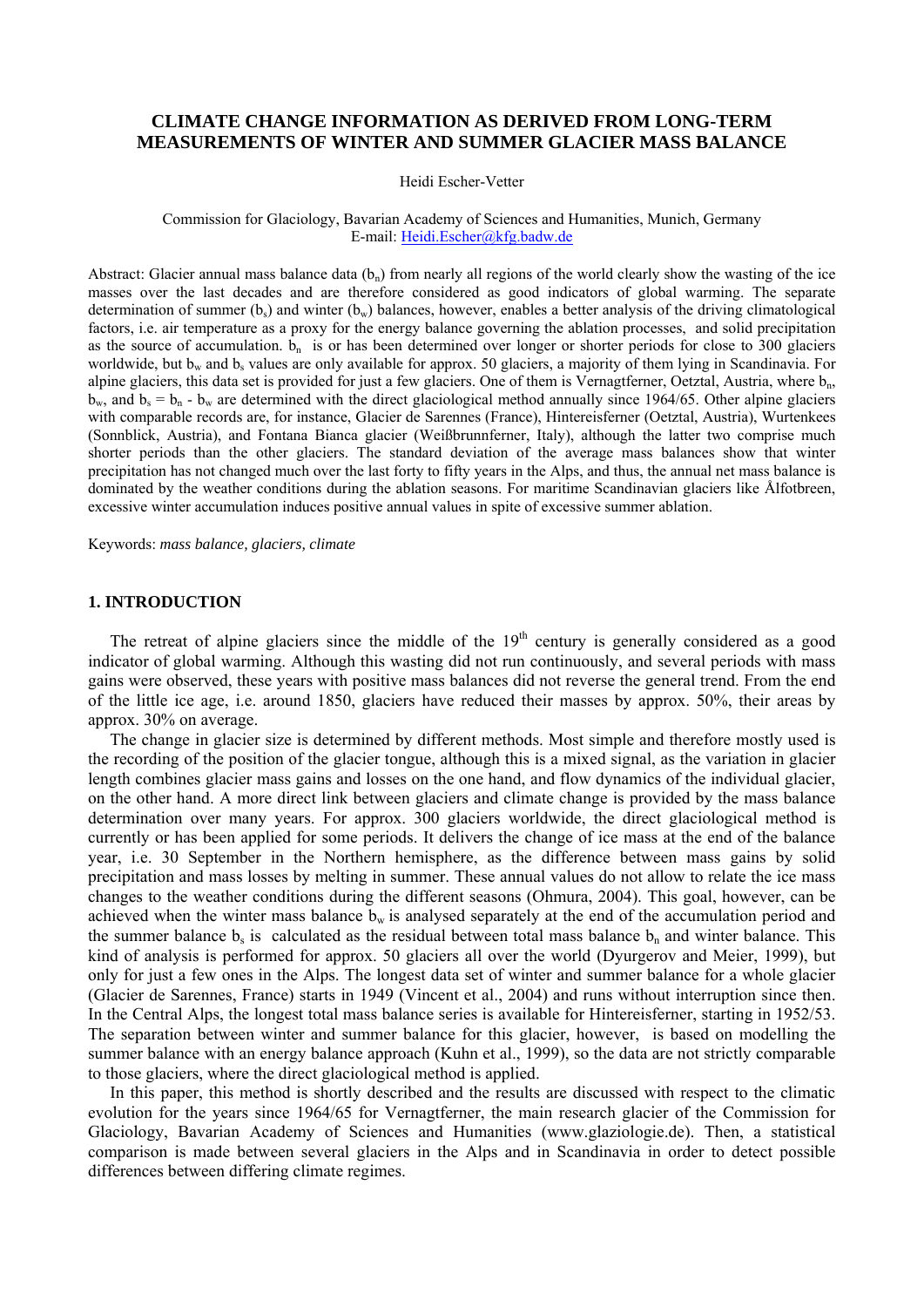## **2. MASS BALANCE DETERMINATION FOR VERNAGTFERNER**

# **2.1 Method**

For Vernagtferner (Oetztal Alps, Austria, 2800 m a.s.l. – 3630 m a.s.l., area 9.5 km² in 1964, 8.36 km² in 2006), the data collection for the separate determination of winter and summer mass balances has been performed since the very start of the measurements in 1965. The data basis for the accumulation determination, however, varies to some degree. Whereas the total balance is based on roughly the same amount of ablation stakes ( approx. 50), only few snow pits were dug and density measurements performed in the early years, and in the worst case the winter mass balance analysis was based on only three pits and a handful of depth soundings. The data set improved in the eighties and nineties, and since 1999, five density profiles and between 100 and 330 snow depth soundings provide a good coverage of the glacier area (Plattner et al., 2003/2004). A reanalysis of the whole data set was performed in 2006, which resulted in some corrections of earlier published data (Moser et al., 1986), and some data gaps could be closed (Escher-Vetter et al., 2005), so the whole series is determined with the same methodology, based on the surveyed altitudinal distribution of the winter snow cover.

# **2.2 Results**



Vernagtferner - Glacier mass balance

**Figure 1:** Time series of annual (yellow line), winter (blue columns) and summer (red columns) mass balance data and corresponding linear trends of Vernagtferner for the period 1964/65 to 2005/06, as determined with the direct glaciological method.

Over the whole period, the significant trend of the total mass balance results from the increase in summer ablation values, as the winter accumulation does not show a significant trend. The correlation coefficient between summer and total mass balance for the whole series is 0.82, between winter and total mass balance 0.04, i.e. no correlation at all. This is also documented by the averages and the standard deviations of the three time series, as given in the first line of Table 1: the standard deviation for the annual mass balances (501 mm water equivalent) is nearly the same as that for the summer balances (506 mm w.e.).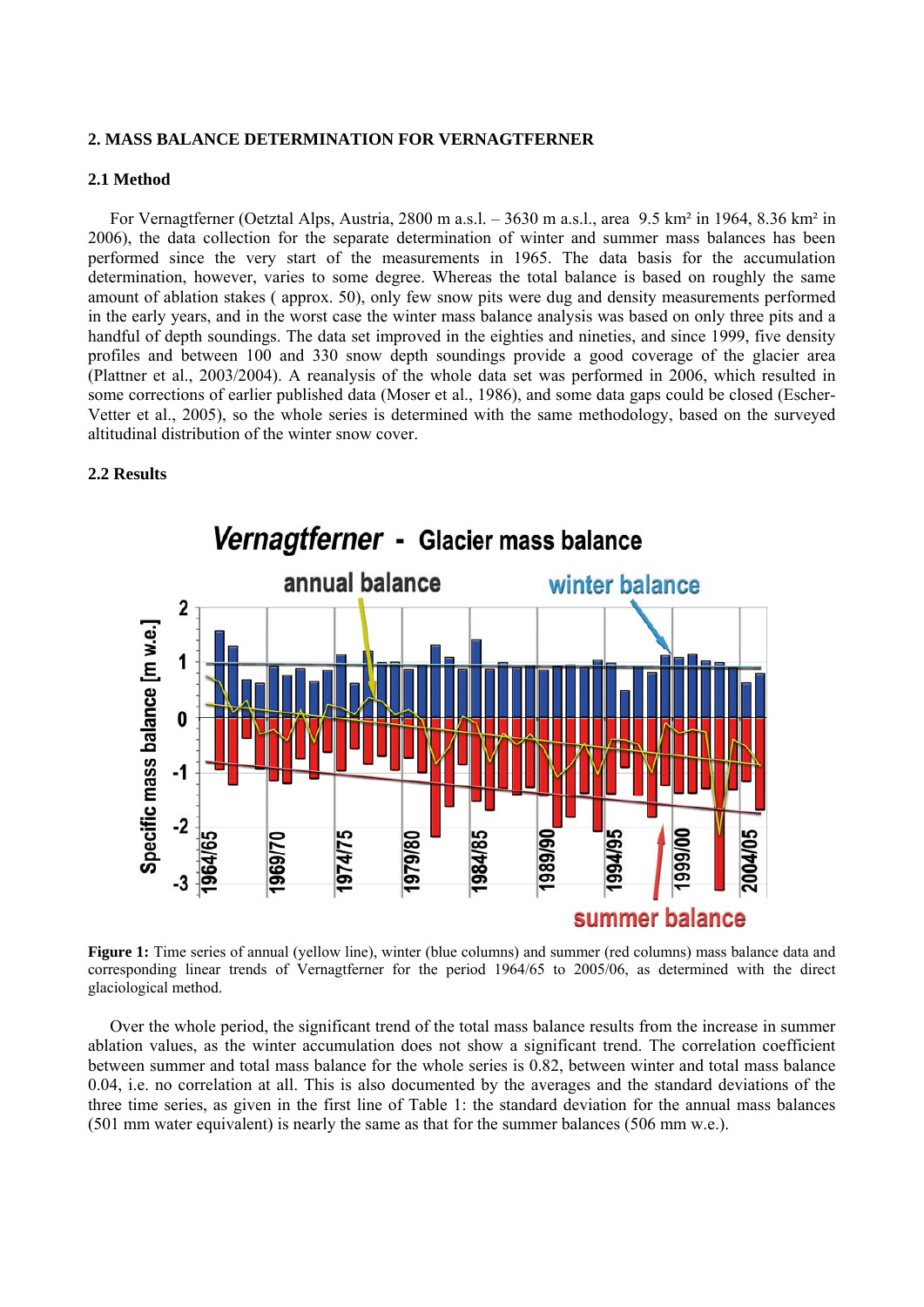| $D$ y $\mu$ $\mu$ $\mu$ $\sigma$ $\mu$ , $\mu$ $\sigma$ $\mu$ , | $\mu$ , Comm. work Glacier montening betwee (www.wgms.cn), $\psi$ . manari et al., 2000. |      |         |                  |                  |              |                          |
|-----------------------------------------------------------------|------------------------------------------------------------------------------------------|------|---------|------------------|------------------|--------------|--------------------------|
|                                                                 | $bn$                                                                                     | $w$  | $bs$    | $\sigma_{\rm n}$ | $\sigma_{\rm w}$ | $\sigma_{s}$ | Period of<br>observation |
| Vernagtferner                                                   | $-330$                                                                                   | 950  | $-1280$ | 501              | 218              | 506          | 1964/65-2005/06          |
| Hintereisferner*                                                | $-416$                                                                                   | 909  | $-1325$ | 534              | 334              | 534          | 1952/53-1996/97          |
| Sarennes #                                                      | - 668                                                                                    | 1662 | $-2266$ | 909              | 565              | 756          | 1948/49-1994/95          |
| Wurtenkees $\wedge$                                             | $-790$                                                                                   | 1370 | $-2170$ | 475              | 300              | 530          | 1982/83-2000/01          |
| Fontana Bianca \$                                               | $-940$                                                                                   | 976  | $-1916$ | 757              | 407              | 753          | 1991/92-2004/05          |
| Storglaciären #                                                 | - 246                                                                                    | 1452 | $-1698$ | 730              | 423              | 508          | 1945/46-1996/97          |
| $\AA$ lfotbreen #                                               | 353                                                                                      | 3795 | $-3401$ | 1268             | 1042             | 652          | 1964/65-1998/99          |

Tab.1 : Averages and standard deviations of annual  $\langle b_n \rangle$ ,  $\sigma_n$ , winter  $\langle b_w \rangle$ ,  $\sigma_w$ , and summer  $\langle b_s \rangle$ ,  $\sigma_s$  mass balance values, given in mm w.e., for five alpine and two Scandinavian glaciers. Data sources:  $*$ : Kuhn et al., 1999; #: Dyurgerov, 2002; ^ : pers. Comm. World Glacier Monitoring Service (www.wgms.ch); \$: Munari et al., 2006.

#### **3. MASS BALANCE SERIES FOR OTHER GLACIERS**

#### **3.1 Alpine glaciers**

The mass balance series of Hintereisferner (10.5 km² in 1953, 8.7 km² in 1997) was started in 1952/53, and Kuhn et al. (1999) give annual values of annual, winter and summer mass balances for the period 1952/53 to 1996/97. The averages and standard deviations (Table 1) depict the same feature as for Vernagtferner ( $\sigma_n \approx \sigma_s$ ), although the components were determined by modelling the summer mass balance and calculating winter data as the residuals, and not by surveying winter accumulation as was done in the case of Vernagtferner. Futhermore, in the years since 1992/93, Bortenschlager (2006) took over the measurement programme of the Hintereisferner series up to 2004/05, and for this period, winter balances were measured directly, and summer balances could be determined as in the Vernagtferner case. For this period, the respective values amount to  $\langle b_n \rangle = -819$  mm w.e.,  $\langle b_w \rangle = 1106$  mm w.e., and  $\langle b_{s} \rangle = -1925$  mm w.e.,  $\sigma_n$  = 413 mm w.e.,  $\sigma_w$  = 204 mm w.e., and  $\sigma_s$  = 443 mm w.e.. While the modelled averages are larger both for annual and seasonal data, the standard deviations are smaller than for the modelled period.

The longest mass balance record of an entire alpine glacier is available for the Glacier de Sarennes (0.5 km<sup>2</sup>) in the French Alps, starting in 1949, and even longer are the stake measurements on Claridenfirn, Switzerland, starting in 1914 at two representative points of the glacier. Vincent et al. (2004) give the standard variations of 440 mm w.e. (winter), 750 mm w.e. (summer) and 900 mm w.e. (annual value) for the 50 years of Sarennes data, which slightly differ from the Dyurgerov data in Table 1.

Auer et al. (2002) report the mass balance data of Wurtenkees (Sonnblick region, Austria), having a glacier size of 3.59 km² in 1850, and of 1.13 km² in 1998. The mass balance records start in 1982/83, and the separate analysis results in a correlation coefficient between winter and annual mass balances of 0.03, and 0.85 for the coefficient of summer to annual balance. This confirms the dominance of summer weather conditions on annual mass balance, as also analysed for Vernagtferner.

For a small glacier in South Tyrol, Ghiacciaio di Fontana Bianca (0.6 km²), winter and summer balance data have been determined since 1991/92. They also confirm the importance of the increasing summer ablation, although small winter accumulations like in 1994/95 also play their part in the continued negative mass balance values (Munari et al., 2006).

#### **3.2 Scandinavian glaciers**

Most of the available time series of winter and summer mass balances were analysed for glaciers in Scandinavia, and Storglaciären data from Sweden date back to 1945/46, those from Ålfotbreen in Norway to 1964/65 (Østrem and Haakensen, 1999). The comparison of  $\sigma_w$ ,  $\sigma_s$  and  $\sigma_n$  for Ålfotbreen (Table 1, last line) reveals the different patterns of accumulation and ablation for this coastal region in southern Norway, as the extremely high  $\sigma_w$  of 1042 mm w.e. dominates the  $\sigma_n$ -value, whereas the  $\sigma$ -values for Storglaciation in northern Sweden are more like those from alpine glaciers, as it is situated on the lee side of the coastal mountains.